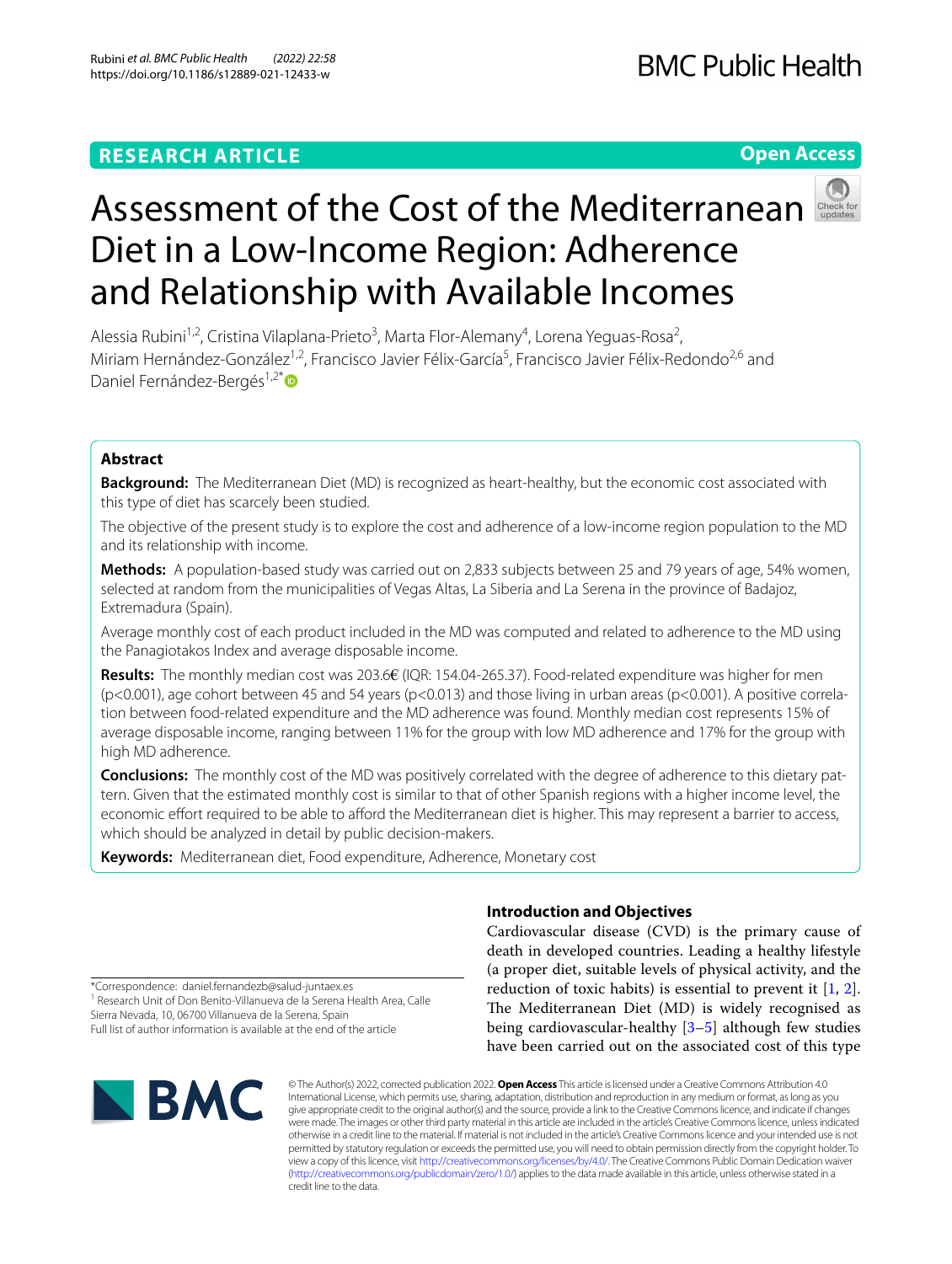of food and is rarely used as an argument in the debate on public monitoring by health policy makers.

The MD focuses on the consumption of olive oil as the main source of fat; a high consumption of fruit, vegetables, nuts and dried fruit, and whole grains; a moderate consumption of wine, meat, fsh, eggs, and dairy products; and a low consumption of red meat, processed foods, and sugary drinks [\[1](#page-7-0)]. Several studies have found that populations with a high adherence to MD patterns show a lower rate of CVD [[3](#page-7-2)[–6](#page-7-4)]. In 2010, UNESCO declared MD an Intangible Cultural Heritage of Humanity and the World Health Organisation classifed it as a diet that protects against CVD [[7\]](#page-7-5).

The cost of food plays an important role in determining decisions related to the purchase and food consumption  $[8]$  $[8]$ . The first evidence on the monetary cost of food products was conducted in the late 1990s [\[9](#page-7-7)]. Since then, several studies have reported on the economics of dietary patterns  $[10-15]$  $[10-15]$  $[10-15]$ . It has been pointed out that healthy diets cost more than unhealthy diets [\[10\]](#page-7-8). A recent review showed that a diet rich in fruits, vegetables and nuts was, on average, \$1.5 more expensive per day than a diet of processed foods, meat and refned grains [\[11\]](#page-7-10).

Following a cheaper diet can lead to health problems for consumers due to reduced nutritional quality. Therefore, dietary cost can be a barrier to the adoption of a healthy diet, particularly among people with lower socioeconomic status [\[16](#page-7-11), [17\]](#page-7-12).

This socioeconomic gradient in the quality of their diet is therefore likely to contribute to the health disparity among diferent socioeconomic groups [[12\]](#page-7-13), ultimately leading to an increase in overall societal costs [\[13](#page-7-14), [14](#page-7-15)]. Estimates for Spain have also confrmed the higher cost associated with higher adherence to MD, but remarkable diferences can be found between studies, with the cost of high adherence being between 18% and 28% higher than that of low adherence  $[15, 18]$  $[15, 18]$  $[15, 18]$  $[15, 18]$ . However, none of these studies have related the cost of MD to disposable income, which is very relevant if we want to assess the affordability of MD for families.

Our objective was to study the cost and level of adherence to the MD of the population of a low-income region, as well as its relationship with the level of disposable income.

## **Material and Methods**

#### **Study sample**

A cohort study consisting of a population sample of 2,833 subjects selected randomly as representative of between 25 and 79 years of age of the municipalities of Vegas Altas, La Siberia, and La Serena in the province of Badajoz (Extremadura), which amounts to 75,455 inhabitants.

The region of Extremadura was chosen for several reasons. Firstly, because it has one of the highest rates of morbidity and mortality from cardiovascular disease compared to other Spanish regions [[19\]](#page-7-17). Secondly, because it is the Spanish region with the lowest income level (25.82% below the average income) [[20\]](#page-7-18).

The methodology used has previously been validated and published  $[21]$  $[21]$ . Briefly, the cohort is a populationbased study representative of a health area in Extremadura. This was obtained by the simple random method from a database, of the public health service with universal coverage (99.4%). The sample size was calculated to be necessary to estimate the prevalence of diferent characteristics of the population, with a maximum degree of uncertainty and an accuracy of 2%, resulting 2400 subjects. The inclusion criteria were people between 25 and 79 years old, who lived in one of the 16 populations of more than 2000 inhabitants of the health area, in 2007. Pregnant women, institutionalized subjects, those with serious or terminal illness, and those who were not resident in the afore mentioned area were excluded. The socio demographic profle is described in Table [1](#page-1-0).

#### **Nutritional register**

The dietary assessment of the participants was carried out using of a previously validated semi-quantitative questionnaire on the frequency of food consumption with 157 food variables and 7 variables related to the consumption of alcoholic drinks  $[22]$  (see Table [A1](#page-6-0) of the Appendix). For all of them, intake was assessed on a

<span id="page-1-0"></span>**Table 1** Socio demographic profle of the Hermex study

|                              | Global        | Male          | Female       | p-value |
|------------------------------|---------------|---------------|--------------|---------|
| N(%)                         | 2,833 (100%)  | 1,317 (46.5%) | 1,516(53.5%) |         |
| Age (years), Mean<br>(SD)    | 51.2 (14.7)   | 51.3 (14.6)   | 51.1 (14.9)  | 0,734   |
| Age, distribution by decades |               |               |              |         |
| 25-34                        | 407 (14.4%)   | 178 (13.5%)   | 229 (15.1%)  |         |
| 35-44                        | 671 (23.7%)   | 309 (23.5%)   | 362 (23.9%)  |         |
| 45-54                        | 616 (21.7%)   | 298 (22.6%)   | 318 (21.0%)  | 0.404   |
| 55-64                        | 502 (17.7%)   | 240 (18.2%)   | 262 (17.3%)  |         |
| 65-74                        | 418 (14.8%)   | 201 (15.3%)   | 217 (14.3%)  |         |
| 75-79                        | 219 (7.7%)    | 91 (6.9%)     | 128 (8.4%)   |         |
| Rural origin                 | 1,445 (51.0%) | 688 (52.2%)   | 757 (49.9%)  | 0.221   |
| Level of education           |               |               |              |         |
| Illiterate                   | 358 (12.7%)   | 138 (10.5%)   | 220 (14.6%)  |         |
| Primary studies              | 1,526 (54.2%) | 743 (56.8%)   | 783 (51.9%)  | < 0.001 |
| Secondary studies            | 586 (20.8%)   | 288 (22.0%)   | 298 (19.7%)  |         |
| Higher degree                | 348 (12.3%)   | 140 (10.7%)   | 208 (13.8%)  |         |

*Source: Félix-Redondo FJ, Fernández-Bergés D, Pérez JF et al. Prevalencia, detección, tratamiento y grado de control de los factores de riesgo cardiovascular en la población de Extremadura. Estudio HERMEX. Aten Primaria. 2011; 43(8) 426-434*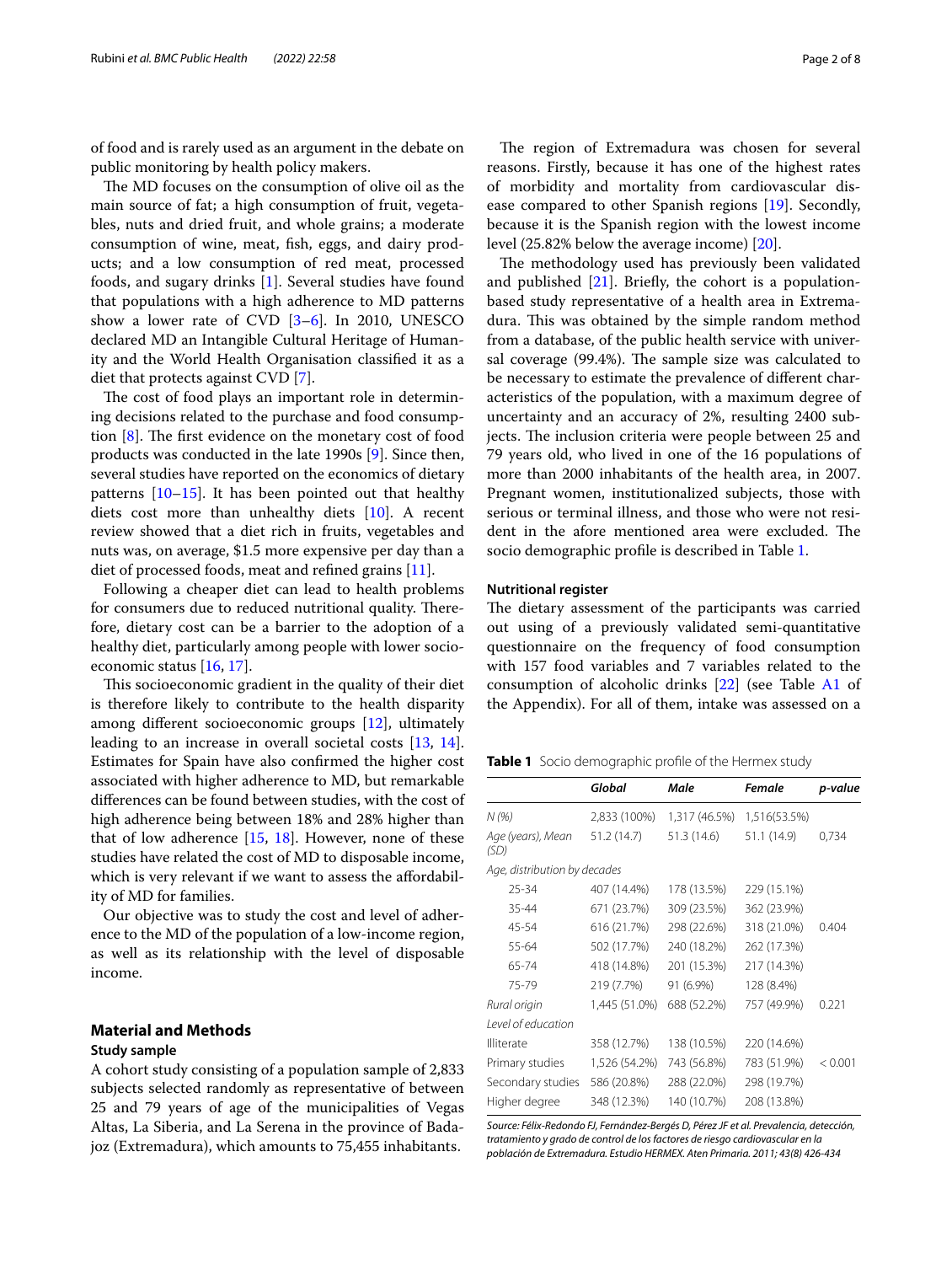scale ranging between 0 and 9, in which 0 corresponds to "never or less than once a month" and 9 to "6 or more times a day".

## **Cost assessment**

In order to compute the daily (or monthly) cost of the diet, we have followed three steps. Firstly, records on consumption frequencies were converted to grams or millilitres (see note to Table [A1](#page-6-0) of the Appendix). Secondly, taking the year 2019 as a baseline, the average price was obtained for each category, using price comparators of supermarkets located in the same geographical area as the study population, i.e. Carrefour, Mercadona, and Día (see Table [A2](#page-6-0) of the Appendix for details of the number of references used in each category and the average, minimum, and maximum prices). Thirdly, the total daily (or monthly) cost for each participant was obtained as the product of the daily (or monthly) quantity consumed by the price of the respective category.

The costs of the products are expressed indicating the mean and standard deviation (SD) when they follow a Gaussian distribution, and with the median and interquartile range (IQR) when the distribution is not normal.

#### **Statistical analysis**

Once the total cost had been calculated, population was segmented by sex, age, educational level and place of residence. A lineal regression analysis was performed using monthly cost as dependent variable and segmentation variables as regressors (p-values are shown by means of the 3000 bootstrap samples).

Finally, the Panagiotakos Adherence Index (PAI) was used to obtain the correlation between monthly cost and adherence to MD. PAI is a score based on 11 components (non-refned cereals, vegetables, fruit, potatoes, legumes, olive oil, fsh, red meat, poultry, full fat dairy products and alcohol). Each component is assigned a score from 0 to 5, depending on intake. Products that are not typical of MD (e.g. red meat) are evaluated on an upside down ladder. The total score ranges from 0 to 55 points, where a higher score leads to a higher level of adherence [[23\]](#page-7-21).

Results of PAI were divided distinguishing 3 adherence groups based on the resulting score: low adherence to MD (PAI< 29.99), medium (PAI between 30 and 33.99) and high (PAI >34). A recent systematic review ranks this index as one of those that provides the most outstanding amount of information and for that reason, it has been selected to assess adherence to MD [\[24\]](#page-7-22).

The different cost levels associated to the different degrees of adherence to MD were compared using the Pearson´s correlation index as a measure of lineal association and the Kruskal-Wallis test as a non-parametric tool to study the signifcance of the diferences between the levels of adherence. A value of p<0.05 was considered signifcant.

In order to compare monthly cost with income, data from the Statistical System of Extremadura [\[25\]](#page-7-23) were used. The average disposable income (monthly and annual) was obtained as a weighted average among the diferent municipalities of the of Vegas Alta, La Serena and La Siberia.

Microsoft Excel and statistical package IBM SPSS 21 were used as computer support.

## **Results**

Table [2](#page-3-0) shows that the median of the monthly food cost (MFC) was  $203.63€$  (IQR: 154.04-265.37). With a significance level (p<0.001), MFC of men was 13.43% higher for men (216.91€; IQR: 167.64-280.13) than for women (191.22€ (IQR: 145.07-248).

The MFC median by age cohorts  $(p<0.013)$  has an inverted U-shape with a maximum attained for the cohort aged 45-54 years (212.11€; IQR 155.47-274.63). The minimum cost corresponds to the cohort of 75-79 years (179€; IQR 130.21-224.99), i.e. 15.61% less than the cohort aged 45-54 years old.

As for the place of residence, the cost in rural areas was 188.26€ (IQR: 147.83 -232.93) as compared to 223.52€ (IQR; 166.06 -296.91) in urban areas, i.e. 14,64% less among residents in rural areas  $(p<0.001)$ .

No signifcant diferences (*p*<0.701) were found between diferent levels of education and the MFC (see Fig. [1\)](#page-4-0).

As for adherence to MD, the higher adherence, the higher MFC. According to PAI, MFC associated with high adherence was 229.38€, that is, 34.50% and 49.37% higher as compared to medium and low adherence, respectively. The positive values of the Pearson coefficient and the signifcant diferences between the diferent adherence groups according to the Kruskal-Wallis test support these results. (Table [3](#page-4-1)).

Table [4](#page-5-0) shows the MFC and the PAI as percentages of various income indicators. The median of the MFC represents 22.60% of the official minimum wage, 37.81% of the IPREM (indicator used to calculate the minimum guaranteed income by social benefts), 44.02% of the minimum living income support, and 51.88% of the noncontributory pension. Even for low adherence to MD, monthly cost is close to 30% of the IPREM and above this threshold for minimum living income support and noncontributory pensions.

Table [4](#page-5-0) exhibits the MFC and PAI with respect to the mean disposable income for Spain, Extremadura, Badajoz and in the municipalities of Vegas Altas, La Siberia and La Serena. In the aforementioned municipalities, the MFC amounts to 14.98% of the average disposable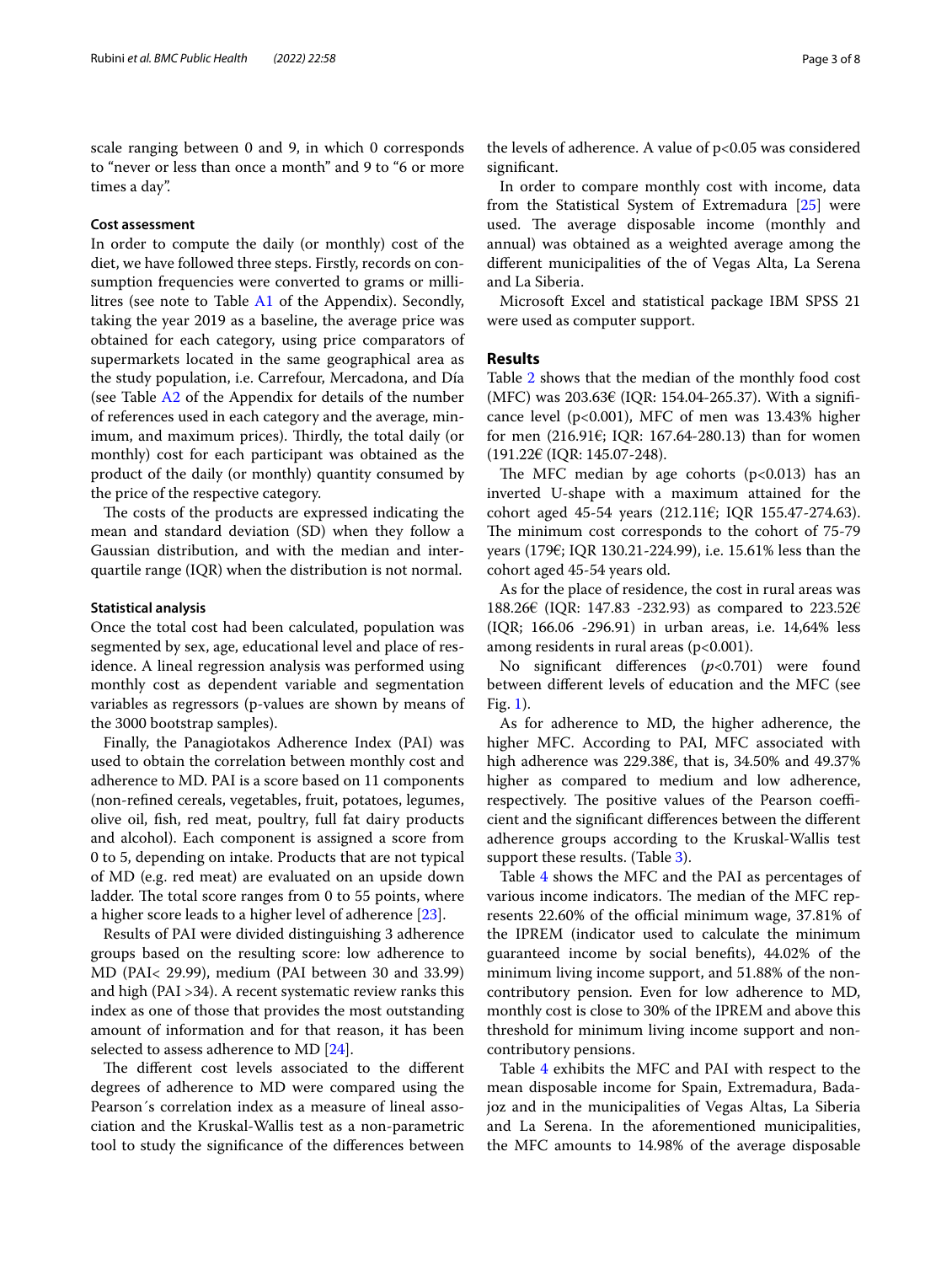| Sex*                    |      | <b>Total</b> | Male            | Female            |                                          |             |             |
|-------------------------|------|--------------|-----------------|-------------------|------------------------------------------|-------------|-------------|
| $\mathbb N$             |      | 2.833        | 1.317           | 1.516             |                                          |             |             |
|                         | $\%$ | 100%         | 46,49%          | 53,51%            |                                          |             |             |
| Median                  |      | 203,63       | 216,91          | 191,22            |                                          |             |             |
| Percentiles             | 25   | 154,04       | 167,64          | 145,07            |                                          |             |             |
|                         | 75   | 265,37       | 280,13          | 248,00            |                                          |             |             |
| Age **                  |      | 25-34 years  | 35-44 years     | 45-54 years       | 55-64 years                              | 65-74 years | 75-79 years |
| $\mathbb N$             |      | 407          | 671             | 616               | 502                                      | 418         | 219         |
|                         | $\%$ | 14,37%       | 23,69%          | 21,74%            | 17,72%                                   | 14,75%      | 7,73%       |
| Median                  |      | 203,27       | 206,63          | 212,11            | 210,76                                   | 193,95      | 179,00      |
| Percentiles             | 25   | 152,48       | 158,10          | 155,47            | 163,44                                   | 149,46      | 130,21      |
|                         | 75   | 266,73       | 270,79          | 274,63            | 267,36                                   | 246,18      | 224,99      |
| Place of Residence ***  |      | Rural        | Urban           |                   |                                          |             |             |
| $\mathbb N$             |      | 1.445        | 1.388           |                   |                                          |             |             |
|                         | %    | 51,36%       | 48,64%          |                   |                                          |             |             |
| Median                  |      | 188,26       | 223,52          |                   |                                          |             |             |
| Percentiles             | 25   | 147,83       | 166,06          |                   |                                          |             |             |
|                         | 75   | 232,93       | 296,91          |                   |                                          |             |             |
| Level of education **** |      | Illiterate   | Primary studies | Secondary studies | Higher degree, uni-<br>versity o similar |             |             |
| $\mathbb N$             |      | 358          | 1.541           | 586               | 348                                      |             |             |
|                         | %    | 12,64%       | 54,39%          | 20,68%            | 12,29%                                   |             |             |
| Median                  |      | 177,70       | 208,18          | 206,57            | 205,70                                   |             |             |
| Percentiles             | 25   | 131,84       | 156,83          | 157,75            | 161,12                                   |             |             |
|                         | 75   | 223,73       | 269,78          | 271,28            | 269,06                                   |             |             |

<span id="page-3-0"></span>

|  |  |  |  |  | Table 2 Descriptive statistics of costs categorized by sex, age, level of education and place of residence. |
|--|--|--|--|--|-------------------------------------------------------------------------------------------------------------|
|--|--|--|--|--|-------------------------------------------------------------------------------------------------------------|

Own elaboration with data from HERMEX study. \* p <0,001; \*\* p <0,013; \*\*\* p < 0,001; \*\*\*\* p < 0,701

income, ranging between 11.31% for the group with low adherence and 16.90% for the group with high adherence. These values are similar for Badajoz and Extremadura. At the country level, MFC represents 10.78% of the national mean disposable income, ranging from 8.14% for low adherence group and 12.16% for high adherence group.

## **Discussion**

The main result is that the average monthly food cost (MFC) shows a positive correlation with level of adherence to MD and amounts to 203.63€. In second place, we highlight that MFC is higher for men, the cohort aged between 45 and 54 years and those living in urban areas.

This study is the first to relate the cost, level of adherence, and level of income to the MD in the population of Extremadura, which is that of the lowest per capita income in Spain [[20\]](#page-7-18).

## **Costs, economic resources, and adherence to the MD**

Despite the signifcant income diferences among Spanish regions, such as Navarra, Cataluña, and Extremadura [[20\]](#page-7-18), our estimated MFC is coherent with previous research by Fresán et al. [[26\]](#page-7-24) and Schröder et al [\[18](#page-7-16)]. The former study relied on university student data aged between 27 and 45 years old living in Catalonia (whose average income is 14.40% above the Spanish mean [\[20](#page-7-18)]) found that the estimated MFC was 226€. In the study by Schröder et al [\[18](#page-7-16)], which focused on the aged cohort between 25 and 74 years of age living in Navarra (where average income is 18.81% above the Spanish mean [\[20\]](#page-7-18)), the MFC was 220€. Considering that the average levels of income of the regions are very diferent, it is clear that the economic efort will difer in accordance with the income of each region.

The relationship between economic resources and the level of adherence to a healthy diet is a factor which is not usually considered in daily welfare clinical practice. Various studies [[10](#page-7-8), [15,](#page-7-9) [16\]](#page-7-11) have described a higher level of adherence to the healthy pattern of the MD in the population with higher income. Schröder et al. [[18](#page-7-16)] observed that the MFC associated with high adherence was  $237.60\epsilon$ , while that associated with low adherence was 202.20€.

On the other side, López et al. [[27\]](#page-7-25) stressed that a good adherence to the MD involved a higher cost than good adherence to other dietary patterns. In their study they described the eating behaviour of 11,195 participants and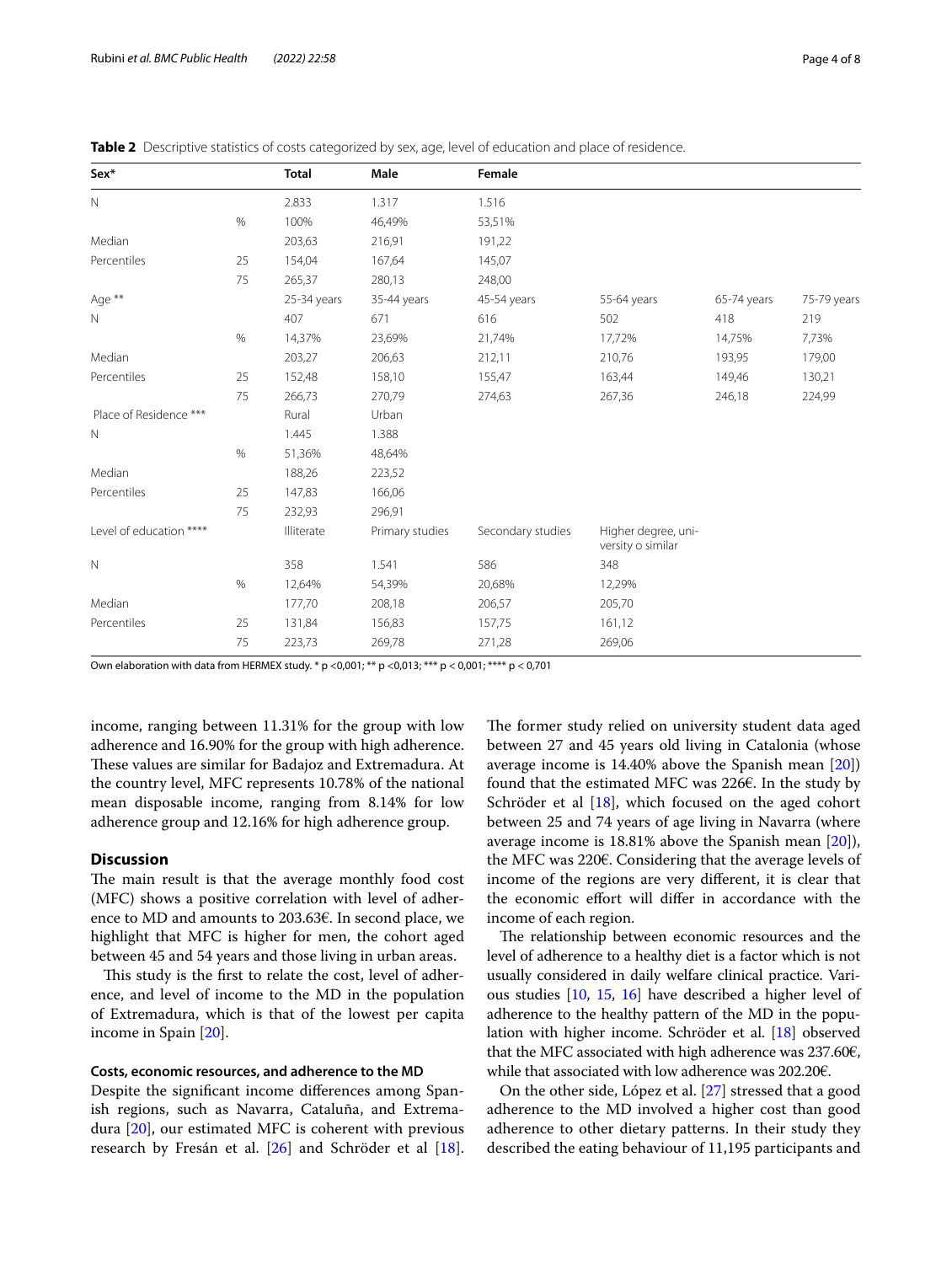

<span id="page-4-1"></span><span id="page-4-0"></span>**Table 3** Monthly cost according to the indicator of adherence to the Mediterranean Diet of Panagiotakos

|                            |    | Low adherence Medium | adherence | High adherence |
|----------------------------|----|----------------------|-----------|----------------|
| N                          |    | 335                  | 828       | 1670           |
|                            | %  | 11,82                | 29,23     | 59,95          |
| Median                     |    | 153,56               | 170,54    | 229,38         |
| Percentiles                | 25 | 117,25               | 138,46    | 184,35         |
|                            | 75 | 204,19               | 213,30    | 295,64         |
| Pearson's cor-<br>relation |    | 0,39                 |           |                |
| Kruskal-Wallis'<br>test    |    | 0,001                |           |                |

Own elaboration with data from HERMEX study

concluded that the expenditure of individuals with good adherence to the MD was higher  $(0.64\epsilon$  more for each 1000 kcal) as compared to those with the same level of adherence following the "Western food pattern".

According to a study of 2014 by the Harvard School of Public Health [[28\]](#page-7-26), which analysed consumer choices in recent decades, diferences in the choice of food between individuals belonging to extreme income deciles are becoming more evident every year. The economic crisis contributed towards the increasingly unhealthy eating habits of the population with lower economic resources. This study also revealed significant diferences according to educational attainment. However, this variable was not relevant in our research.

The Moli-Sani study [\[29\]](#page-7-27), analyzed the relationship between adherence to healthy diet and economic characteristics of the adult population living in Italian region of Molise. The higher income groups showed a positive difference of two points in adherence to the MD, which was also associated with a 15% reduction of the risk of CVD.

So far, the sex perspective has not been considered in most studies that have addressed the cost of diet, especially in the case of adherence to the MD. In our study, the MFC of women's diets is 11.84% lower than men's. Underlying reasons may involve lower income level of women [[30,](#page-7-28) [31](#page-7-29)], diferences in dietary patterns, as well as a better use of resources due to the socio-cultural pattern that has determined deeper involvement in household chores.

Neither have we found any information on lower expenses in rural areas; in our opinion this may be due to the lower cost of foods in this milieu.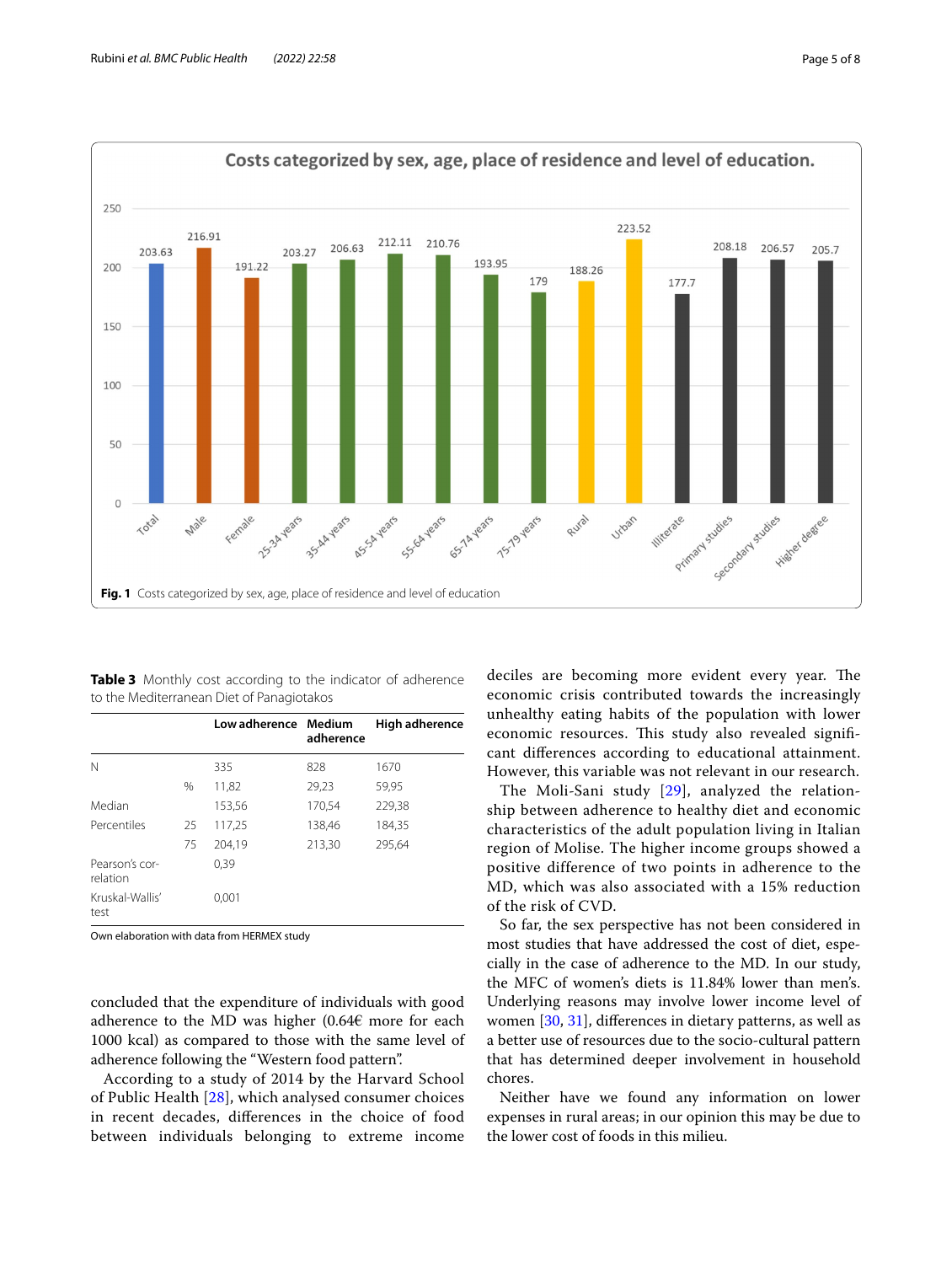<span id="page-5-0"></span>

|                                               | <b>Median cost</b>       | $MW*$   | IPREM**     | $MVI$ *** | nCP ****                                                      |
|-----------------------------------------------|--------------------------|---------|-------------|-----------|---------------------------------------------------------------|
|                                               | (E/month)                | 2019    | 2019        | 2020      | 2019                                                          |
| Income index $(E/month)$                      |                          | 900     | 537,84      | 462       | 392                                                           |
| In % respect to the average income            | 203,36                   | 22,60%  | 37,81%      | 44,02%    | 51,88%                                                        |
| $PA ****$                                     |                          |         |             |           |                                                               |
| Low adherence                                 | 153,56                   | 17,06%  | 28,55%      | 33,24%    | 39,17%                                                        |
| Medium adherence                              | 170,54                   | 18,95%  | 31,71%      | 36,91%    | 43,51%                                                        |
| High adherence                                | 229,38                   | 25,49%  | 42,65%      | 49,65%    | 58,52%                                                        |
|                                               | Median cost<br>(E/month) | Spain   | Extremadura | Badajoz   | Municipalities of Vegas<br>Altas, La Siberia and La<br>Serena |
| Average disposable income $(\epsilon$ /year)  |                          | 22.634  | 17.361      | 17.439    | 16.288                                                        |
| Average disposable income $(\epsilon$ /month) |                          | 1886,17 | 1446,75     | 1453,25   | 1357,30                                                       |
| In % respect to the average income            | 203,36                   | 10,78%  | 14,06%      | 13,99%    | 14,98%                                                        |
| $PA ****$                                     |                          |         |             |           |                                                               |
| Low adherence                                 | 153,56                   | 8,14%   | 10,61%      | 10,57%    | 11,31%                                                        |
| Medium adherence                              | 170,54                   | 9,04%   | 11,79%      | 11,74%    | 12,56%                                                        |
| High adherence                                | 229,38                   | 12,16%  | 15,85%      | 15,78%    | 16,90%                                                        |

\* MW: Minimum Wage

\*\* IPREM: Public Indicator of Multiple Efects Income

\*\*\* MVI: Minimum Living Income (single-person household)

\*\*\*\* nCP: Non-Contributory Pension (one-person household)

\*\*\*\*\* PAI: Panagiotakos Adherence Index

Own elaboration based on data from the Statistical System of Extremadura - Citizen Portal (gobex.es)

Finally, the MFC is 15.61% lower in the 75-59 age cohort than in the 45-54 age cohort. There is evidence that older cohorts stick more closely to Mediterranean dietary pattern in their meals [\[32\]](#page-7-30).

A closer look should be taken at all this in suitably designed studies.

## **Choices in the management of public health**

From the perspective of public health policies, our results strengthen the importance of strategies towards the improvement of diet quality, especially, focusing on the lowest socioeconomic groups  $[33]$  $[33]$ . These actions should be implemented in two complementary felds. Firstly, consumers should be educated on the nutritional value and cost of food. In this sense the studies of Drewnowski et al. [\[34](#page-7-32)] and Goulet et al. [\[35\]](#page-7-33) confrm the fact that Mediterranean-style foods can be obtained at all price ranges whether in grams or in calories. The only condition for keeping the Mediterranean diet pattern at a reasonable price is to include more cereals, vegetables, and seasonal fruit. Therefore, emphasis should be placed on communication strategies that disseminate how healthy foods can be selectively

purchased within products of diferent economic value at a lower total cost.

Secondly, there is a controverted debate about the reduction of indirect taxes (VAT) on healthy (e.g. MD) [\[36,](#page-7-34) [37](#page-7-35)], and/or the increase of taxes on unhealthy food (e.g. sugary drinks) [\[38–](#page-7-36)[40\]](#page-7-37) is being discussed. In this sense, Andreyeva et al  $[41]$  $[41]$  $[41]$ , highlight the difficulty to carry out a rigorous analysis because changes in the economic scenario (i.e., increase of VAT) could alter price and cross demand elasticities.

Future research should focus on the prediction of the impact of these fscal policies and in this sense, interdisciplinary work is essential in order to reach a consensus.

## **Limitations**

The main limitations faced by this work are twofold. On the one hand, the fact of using consumption data corresponding to the period 2007-2009 and price data for 2019. Secondly, the possibility of extrapolating the results obtained for Extremadura to the national level.

With regard to the first limitation, table [A3](#page-6-0) in the Appendix shows the average annual cumulative rate of the Consumer Price Index (CPI) for food, non-alcoholic beverages and alcoholic beverages, as well as the average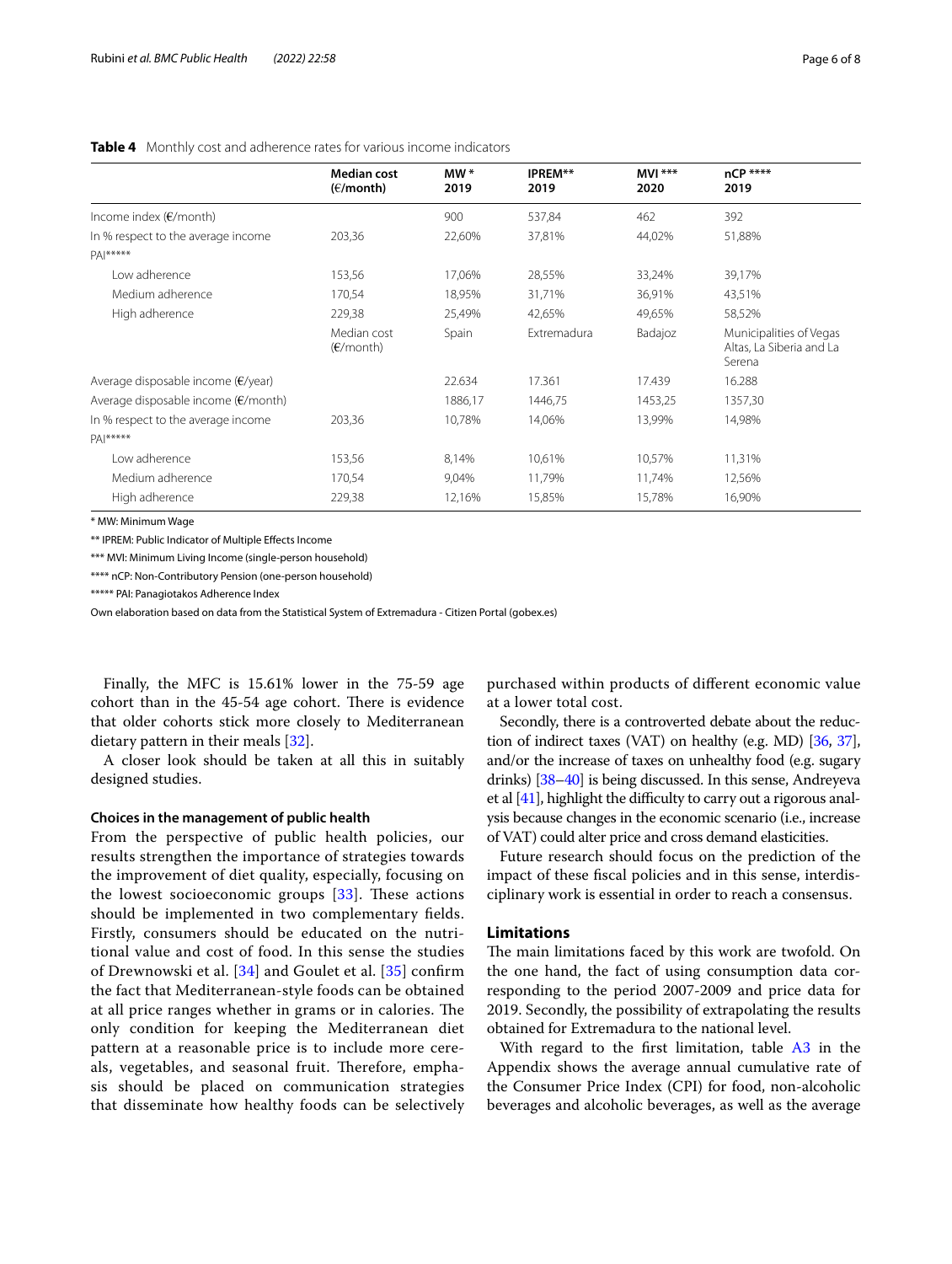disposable income in the period 2008-2019. It can be seen that the cumulative average annual growth rate in Badajoz is slightly higher than the growth rate of the aforementioned CPI components. Therefore, there has been no loss of purchasing power in these components over the period considered, and the dietary data collected in 2007-2009 could be considered representative of the diet in 2019.

Regarding the second limitation, the extrapolation of the average cost of the MD in the municipalities of Vegas Alta, La Serena and La Siberia to the country as a whole presents some restrictions. Firstly, the average disposable income in Spain was 37.67% (29.79%) higher than in Badajoz in 2008 (2019).

Secondly, the percentage of household expenditure devoted to food is higher in Badajoz (39.20 percentage points in 2008 and 42.27 percentage points in 2019) (see table [A4](#page-6-0) in the Appendix). However, for the whole country and for Badajoz, there has been a decrease in the share of food in the shopping basket (-13.96 points for Spain and -17.03 points for Badajoz). On the other hand, the average annual accumulated growth rate of average disposable income has been higher in Badajoz (1.376% compared to 0.834%) and also higher than the growth of the three groups of goods considered (food, nonalcoholic beverages and alcoholic beverages) (see Table [A4](#page-6-0) in the Appendix). These data suggest a process of convergence of average disposable income in Badajoz to the Spanish average income and also a greater similarity with average consumption patterns at the national level.

## **Conclusions**

The MFC in a low-income region was positively correlated with the level of adherence to the MD and is similar to other Spanish regions with higher per capita income, which relates higher expenditure to achieve equality of adherence to the MD.

With regard to the measures traditionally proposed (taxes or subsidies), it should be considered an implementation of these, at regional level (in the poorest regions, where access to MD is less afordable in relative terms) for example in the form of income supplements for the lowest levels of income. In any case, further research on the costefectiveness of these measures and coordination in fscal and social policies would be necessary.

The sex deserves a more in-depth analysis.

Knowledge and handling of this information by healthcare personnel should be useful if they consider in their dietary indications the economic factors having a positive or negative efect on their compliance.

#### **List of abbreviations**

CVD: Cardiovascular disease; MD: Mediterranean Diet; PAI: Panagiotakos Adherence Index; MFC: Monthly Food Cost.

### **Supplementary Information**

The online version contains supplementary material available at [https://doi.](https://doi.org/10.1186/s12889-021-12433-w) [org/10.1186/s12889-021-12433-w.](https://doi.org/10.1186/s12889-021-12433-w)

<span id="page-6-0"></span>**Additional fle 1** : **Table A1**. Amounts consumed depending on the frequency of consumption. **Table A2**. Descriptive statistics for the prices of all product categories. **Table A3**. Comparison of evolution of food and beverages prices and average disposable income in the period 2008-2019. **Table A4**. Comparison of the weight that food and beverages represent in the shopping basket.

#### **Acknowledgements**

Not applicable.

#### **Authors' contributions**

AR: Conception and design of the work; interpretation of data; analysis of the results; drafting and revision of the manuscript; fnal approval of version to be published; accountability for all aspects of the work. CVP: Conception and design of the work; interpretation of data; analysis of the results; drafting and revision of the manuscript; fnal approval of version to be published. MFA: analysis of the results; drafting and revision of the manuscript; fnal approval of version to be published. LYR: analysis of the results; drafting of the manuscript; fnal approval of version to be published. MHG: analysis of the results; drafting of the manuscript; fnal approval of version to be published. FJFG: analysis of the results; drafting of the manuscript; fnal approval of version to be published. FJFR: Conception and design of the work; interpretation of data; analysis of the results; revision of the manuscript; fnal approval of version to be published; accountability for all aspects of the work. DFB: Conception and design of the work; interpretation of data; analysis of the results; drafting and revision of the manuscript; final approval of version to be published; accountability for all aspects of the work.

#### **Funding**

The present work has been fnanced by: Carlos III Health Institute [PI071218 National Plan for Scientific Research 2004-07 (Funded the medical staff for 3 years and material for the extraction of samples and indirect costs of the project) -EMER 07/046 Grants for emerging research groups (Funding of personnel: nurse, doctor and technician) - INT 07/289 Grants for intensifcation of personal care research (Funded a researcher for 6 months)], Fundesalud [Integral Plan Grant for Cardiovascular Diseases in Extremadura (Funded a lab technician during patient enrolment)] and Junta de Extremadura and European Union (ERDF) [GR18076 Aid to Research Groups 2018 (Funded a research support technician)]. We also thank Spain's Ministry of Science, Innovation and Universities (MICINN) and the ERDF for fnancial support: PID2020-114231RB-I00 and RTI2018-095256-BI00.

#### **Availability of data and materials**

Data available: Rubini, Alessia (2021): HERMEX BMC.sav. fgshare. Dataset. [https://doi.org/10.6084/m9.fgshare.17104760.v1](https://doi.org/10.6084/m9.figshare.17104760.v1).

#### **Declarations**

#### **Ethics approval and consent to participate**

The study was approved by the Ethics Committee of the University Hospital of Badajoz, all participants in the study have signed a consent to participate.

#### **Consent for publication**

Not applicable.

#### **Competing interests**

The author(s) declare(s) that they have no competing interests

#### **Author details**

<sup>1</sup> Research Unit of Don Benito-Villanueva de la Serena Health Area, Calle Sierra Nevada, 10, 06700 Villanueva de la Serena, Spain. <sup>2</sup> University institute for Biosanitary Research of Extremadura (INUBE), Badajoz, Spain. <sup>3</sup> Faculty of Economics and Business, University of Murcia, Murcia, Spain. <sup>4</sup>Department of Physiology, University of Granada, Granada, Spain. <sup>5</sup>Finance and Accounting, University of Extremadura, Badajoz, Spain. <sup>6</sup>Medical Manager